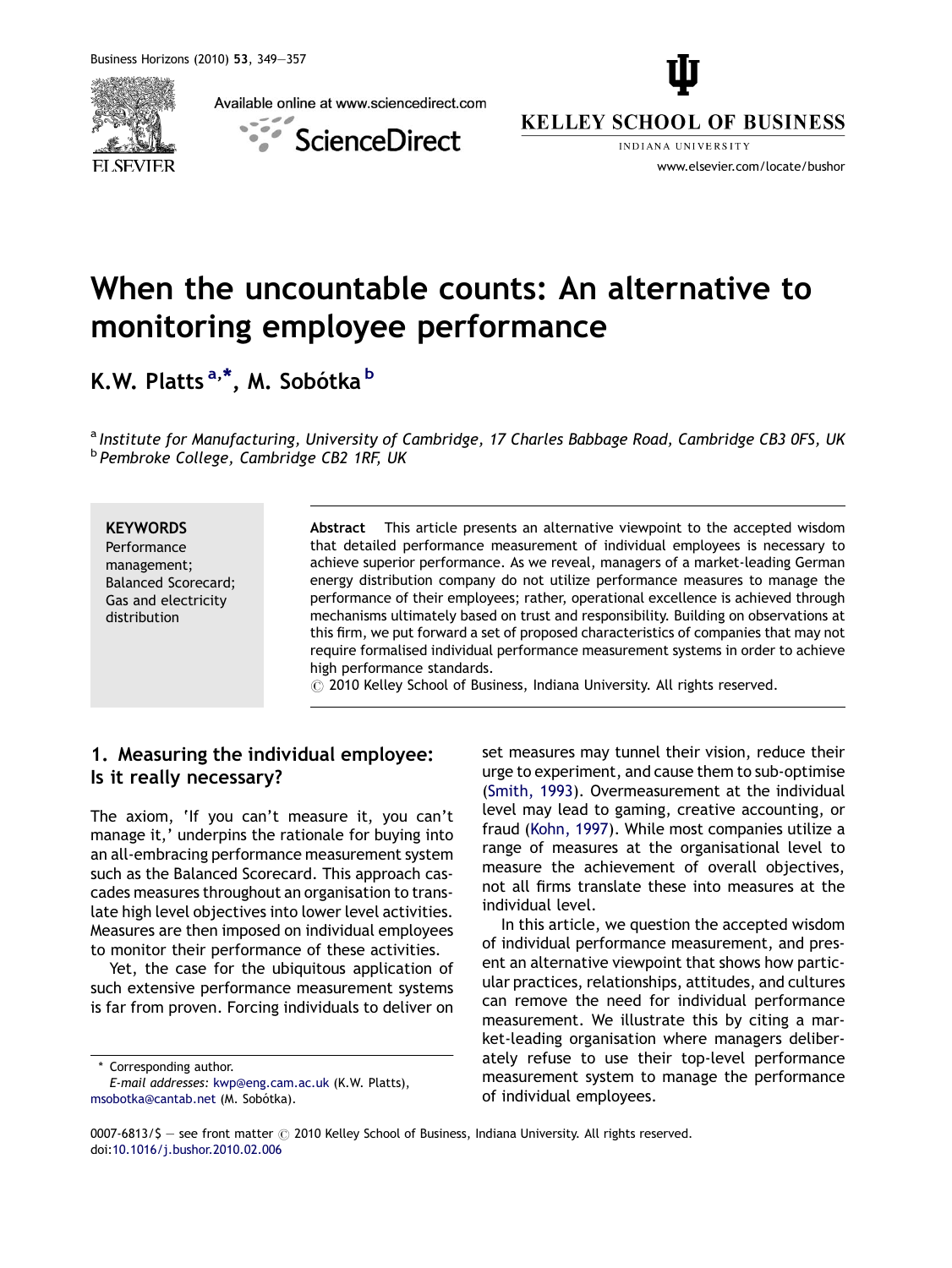We believe this analysis will enable managers to understand more clearly the extent to which there is a need for individual performance measurement in their organisations. Furthermore, it might lead them to question whether the overuse of individual performance measures may actually endanger the effective business operation.

#### 2. Theoretical foundation

We define individual performance measurement as the process that supports the organisational control system by linking the work of each individual employee or manager to the overall mission of the work unit. The management of individuals is complex and can be viewed through multiple theoretical lenses; for example, via organisational behaviour, politics, power relationships, and so forth. That said, there are two contrasting perspectives which are particularly useful for understanding the actions of employees: control theory (or, principal—agent theory) and motivation theory. The first perspective imposes an inherent need for a formal monitoring and incentive mechanism ([Armstrong, 1991\)](#page--1-0). The second perspective recognises that there is another means of ensuring employees' commitment to an organisation: inspiring leadership, delegated responsibility, and a positive working environment provide motivation by fuelling an employee's natural need for achievement, power, and affiliation [\(Furnham, 1997;](#page--1-0) [McClelland, 1961](#page--1-0)).

Our examination of performance measurement through the lenses of cybernetic control theory and motivation theories has identified three roles that performance measurement fulfills (Table 1). Two roles are related to the control perspective. Firstly, performance measurement assures employee accountability by requiring people to monitor and report on their performance against agreed-upon standards. Secondly, performance measurement provides a basis for performancerelated incentives. The third role is related to motivation theories: performance measurement appeals to employees' sense of achievement by showing their own performance and their contribution to the overall project or organisational performance.

In the following sections we explore how these roles of individual performance measurement are fulfilled at a successful company that has many organisational performance measures, but which does not use any individual measures. Details of the research method are given in the Appendix.

### 3. The Company and its approach to performance measurement

#### 3.1. Background

The case study presented centers on the network division of one of the largest of over 800 German energy providers. The Company's core business is the supply of electricity and natural gas to over 1 million residential and industrial customers in northern Germany. The Company has a hierarchical structure with a head office and 12 regional branches, each with their own offices and maintenance centres (workshops). As of 2008, The Company had 5,350 employees in total and a financial turnover of  $\epsilon$ 5.3 billion. The Company is jointly owned

| Table 1. Roles of individual performance measurement      |                           |                                                                                                                                                                                         |                                                                       |                                      |                                   |
|-----------------------------------------------------------|---------------------------|-----------------------------------------------------------------------------------------------------------------------------------------------------------------------------------------|-----------------------------------------------------------------------|--------------------------------------|-----------------------------------|
| Roles attributed to individual<br>performance measurement |                           | Wisdom accepted across the academic literature                                                                                                                                          |                                                                       |                                      | <b>References</b>                 |
| Accountability                                            |                           | Performance measurement assures employee accountability<br>by requiring people to monitor and report on their own<br>performance against agreed-upon standards                          |                                                                       |                                      | 3, 5, 6                           |
| <b>Incentives</b>                                         |                           | Performance measurement provides a basis for<br>performance-related incentives                                                                                                          |                                                                       |                                      | 2, 3, 4, 5                        |
| Inspiration                                               |                           | Performance measurement appeals to employees' sense of<br>achievement by showing their own performance and their<br>contribution to the overall project's or organisation's performance |                                                                       |                                      | 1, 6                              |
| 1.                                                        | $\overline{2}$ .          | 3.                                                                                                                                                                                      | 4.                                                                    | 5.                                   | 6.                                |
| von Bonsdorff<br>& Andersin (1995)                        | Kaplan &<br>Norton (1996) | Lingle &<br>Schiemann<br>(1996)                                                                                                                                                         | Kerssens-van<br>Drongelen,<br>de Weerd-Nederhof,<br>& Fisscher (1996) | Schmitz &<br><b>Platts</b><br>(2004) | Martinez &<br>Kennerley<br>(2005) |